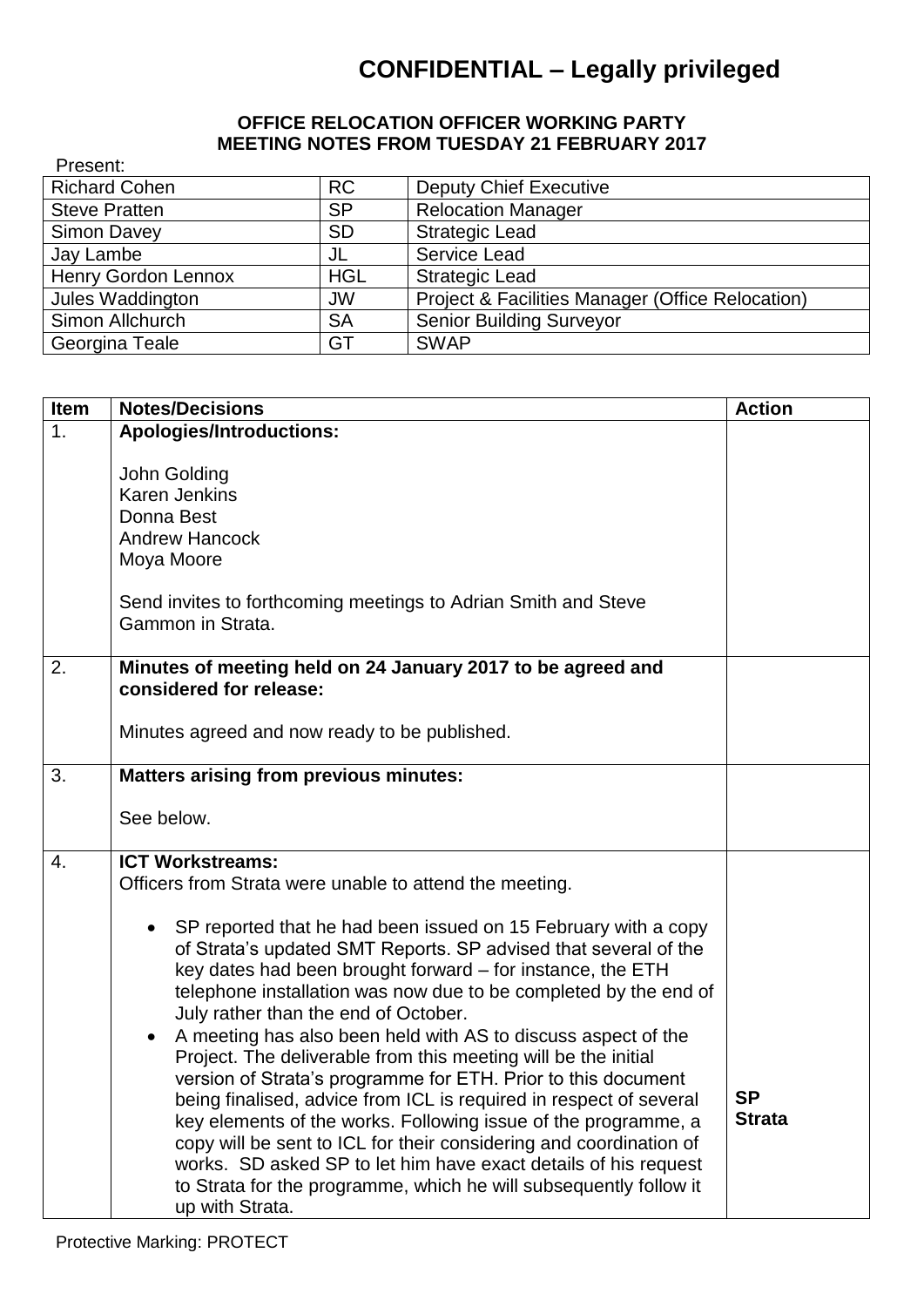| $\bullet$ | Chamber AV Equipment – HGL confirmed that all seemed to be<br>working ok at the recent Cabinet meeting. Strata have been<br>asked to consider upgrading the 'Queueing system' as it was now<br>agreed that this would be needed.<br>• SP advised that the latest Desktop Strategy had now been issued<br>by Strata and that it was now agreed that generally everyone<br>would use headsets, which would be charged at the desktop,<br>rather than traditional handsets. There is also an issue<br>associated with the installation - in that the new telephony needs<br>to be installed for both ETH and Knowle at the same time, rather<br>than ETH alone. Although the overall associated cost does not<br>exceed the Project budget, there is a need to bring forward some<br>of the spend. Consequently, a recommendation needs to be<br>included in the report to Cabinet regarding the budget associated<br>with this.<br>ICT budget – SP confirmed that there is a need for a regular<br>update each month. This issue has been discussed with Strata<br>and regular updates are expected.                                                                                                                                                                                                                                                                                                                                                                                                                                                                                                                                   | <b>Strata</b><br><b>SD</b><br><b>Strata</b> |
|-----------|--------------------------------------------------------------------------------------------------------------------------------------------------------------------------------------------------------------------------------------------------------------------------------------------------------------------------------------------------------------------------------------------------------------------------------------------------------------------------------------------------------------------------------------------------------------------------------------------------------------------------------------------------------------------------------------------------------------------------------------------------------------------------------------------------------------------------------------------------------------------------------------------------------------------------------------------------------------------------------------------------------------------------------------------------------------------------------------------------------------------------------------------------------------------------------------------------------------------------------------------------------------------------------------------------------------------------------------------------------------------------------------------------------------------------------------------------------------------------------------------------------------------------------------------------------------------------------------------------------------------------------------|---------------------------------------------|
| 5.        | <b>Office Relocation Project:</b><br>Project Update -<br>$\circ$ All relevant expenditure, including accruals, to 31 January<br>2017 totals £1,661,520. Consequently, there remains a<br>budget balance of £8,064,935 when compared to the<br>overall Project Budget<br>The refurbishment of Exmouth is proceeding well. The<br>$\circ$<br>contract period for the works is 32 weeks, inclusive of a<br>shared four-week float period. A possible full occupancy<br>date of between 9 Oct – 16 Nov is anticipated.<br>Interserve are understood to be content with the issued<br>draft contract documents. They are expected to shortly<br>completed and return the documents to EDDC for the<br>Council's subsequent engrossment.<br>Simon Fletcher (EDDC Health & Safety) has raised some<br>$\circ$<br>concerns regarding the continued use of ETH by EDDC<br>while the works are being undertaken. He was also<br>concerned about the lack of disabled scooter access into<br>the building. SP confirmed that he had arranged to meet<br>with AE to discuss and resolve these concerns. SP also<br>confirmed that Interserve have their own Health & Safety<br>documentation in place, which was reviewed by their in-<br>house H&S expert as well as the Council's external H&S<br>Consultant. SP confirmed that he would pick up any<br>relevant concerns with the Contractor during the next Site<br>Progress Meeting.<br>The Contractor has been made aware of the lack of a<br>$\circ$<br>formal Health and Safety signage on the site. This matter<br>was corrected immediately after being brought to their<br>attention. | SP/AE<br><b>SP</b>                          |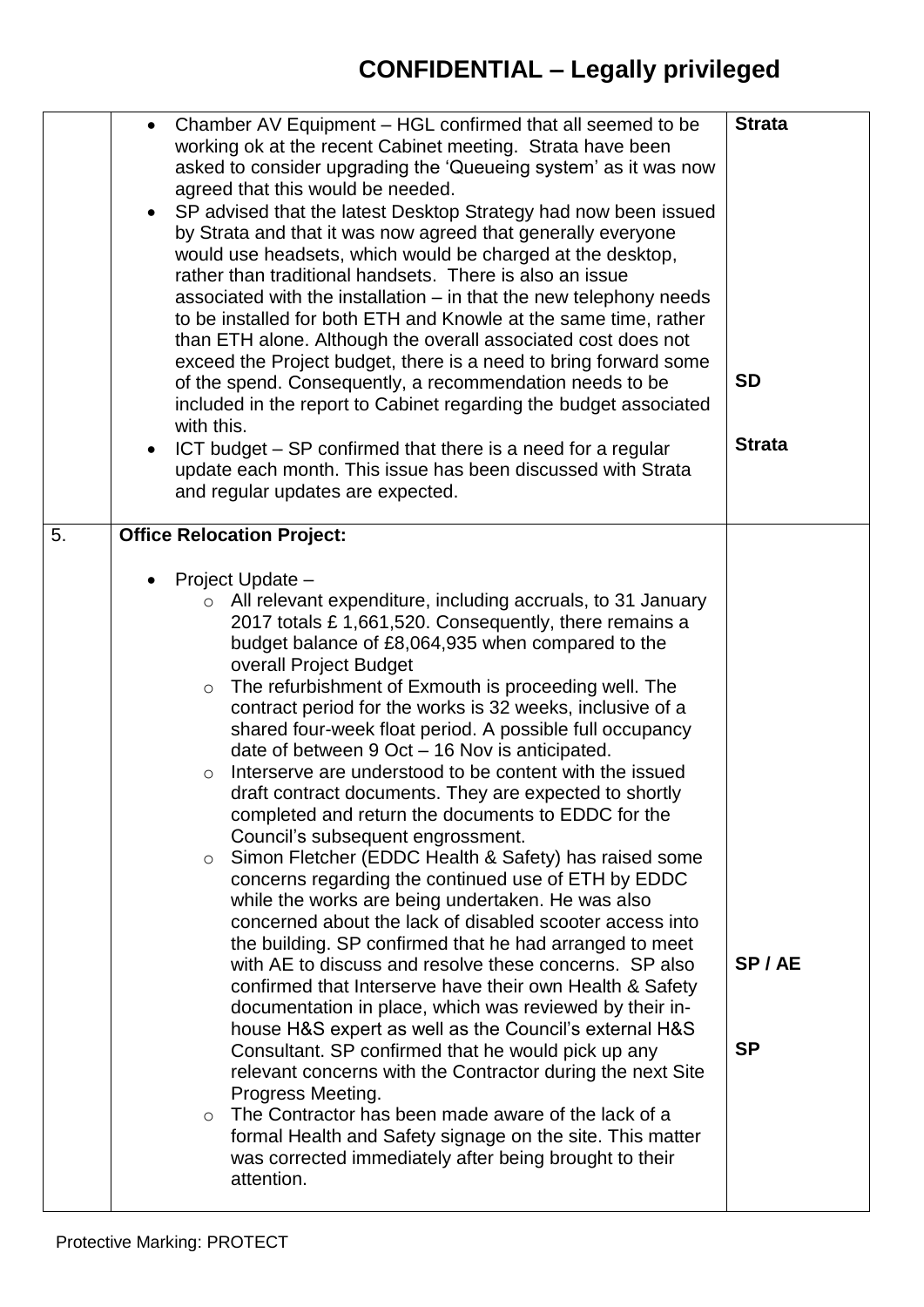| 6. | <b>Exmouth Town Hall:</b>                                                                                                                                                                                                                                                                                                                                                                                                                                                                                                                                                                                                                                                                                                                                                                                                                                                                                                                                                                                                                                                                                                                                                                                                                                                                                                                                                                                                                                                                                                                                                                                                                                                                                                                                                                                                                                                                           |           |
|----|-----------------------------------------------------------------------------------------------------------------------------------------------------------------------------------------------------------------------------------------------------------------------------------------------------------------------------------------------------------------------------------------------------------------------------------------------------------------------------------------------------------------------------------------------------------------------------------------------------------------------------------------------------------------------------------------------------------------------------------------------------------------------------------------------------------------------------------------------------------------------------------------------------------------------------------------------------------------------------------------------------------------------------------------------------------------------------------------------------------------------------------------------------------------------------------------------------------------------------------------------------------------------------------------------------------------------------------------------------------------------------------------------------------------------------------------------------------------------------------------------------------------------------------------------------------------------------------------------------------------------------------------------------------------------------------------------------------------------------------------------------------------------------------------------------------------------------------------------------------------------------------------------------|-----------|
|    | Interserve formally commenced their works on 13 February.<br>$\bullet$<br>EDDC staff are due to move from the existing Reception area to<br>$\bullet$<br>the former CAB Offices on 24 February. To assist with this move<br>Strata will be at the Town Hall from Friday lunchtime to start<br>installing the new network points and moving the existing ICT<br>equipment. EDDC Property services have provided an improved<br>environment for EDDC Officers during the last week or so, and<br>will also be on hand to assist with the move this Friday. New<br>signage will also be in place informing the public during this time.<br>It has been agreed that the ETH office will not open until 10.00am<br>on next Monday morning to allow for any fallout from the<br>weekend. Strata are hoping to have completed all the ICT works<br>by Sunday. JW will be there on Monday to manage any<br>outstanding issues.<br>JW confirmed that EDDC staff who will be working at ETH during<br>$\bullet$<br>the works understand there will be disruption. She also confirmed<br>that temporary facilities for refreshments and reheating of food<br>would be available.<br>• CAB have now confirmed that they will not be returning to the<br>Town Hall once the works have finished.<br>RC will be speaking to the ETC Town Clerk about their return to<br>$\bullet$<br>the Town Hall.<br>CCTV – following a meeting with all interested parties it was<br>agreed that a working group would be set up to look at the future<br>of CCTV in East Devon and SA will be attending future meetings.<br>Currently EDDC contribute £25,000 towards the running costs but<br>is suggested that this may be something that the Town Council<br>will take over in the future.<br>New leases for the Registry Office and the Volunteers are in the<br>process of being prepared in readiness for renegotiation | <b>RC</b> |
| 7. | <b>Internal Facilities Manager update:</b>                                                                                                                                                                                                                                                                                                                                                                                                                                                                                                                                                                                                                                                                                                                                                                                                                                                                                                                                                                                                                                                                                                                                                                                                                                                                                                                                                                                                                                                                                                                                                                                                                                                                                                                                                                                                                                                          |           |
|    | The FF&E specification documentation for the procurement<br>enquiry is nearing finalisation. This will then be followed by an<br>evaluation and scoring matrix process document.<br>Within the specification, suppliers will be asked to include prices<br>for both Heathpark and ETH. They will also be given the<br>opportunity of providing alternative products that they consider<br>will be suitable and are within the budget allowances. A final "cut"<br>of suppliers will be required to provide samples for a 2-week trial<br>period allowing staff to evaluate style, comfort etc.<br>Colour<br>samples of furniture and carpets will also be provided.                                                                                                                                                                                                                                                                                                                                                                                                                                                                                                                                                                                                                                                                                                                                                                                                                                                                                                                                                                                                                                                                                                                                                                                                                                 | <b>JW</b> |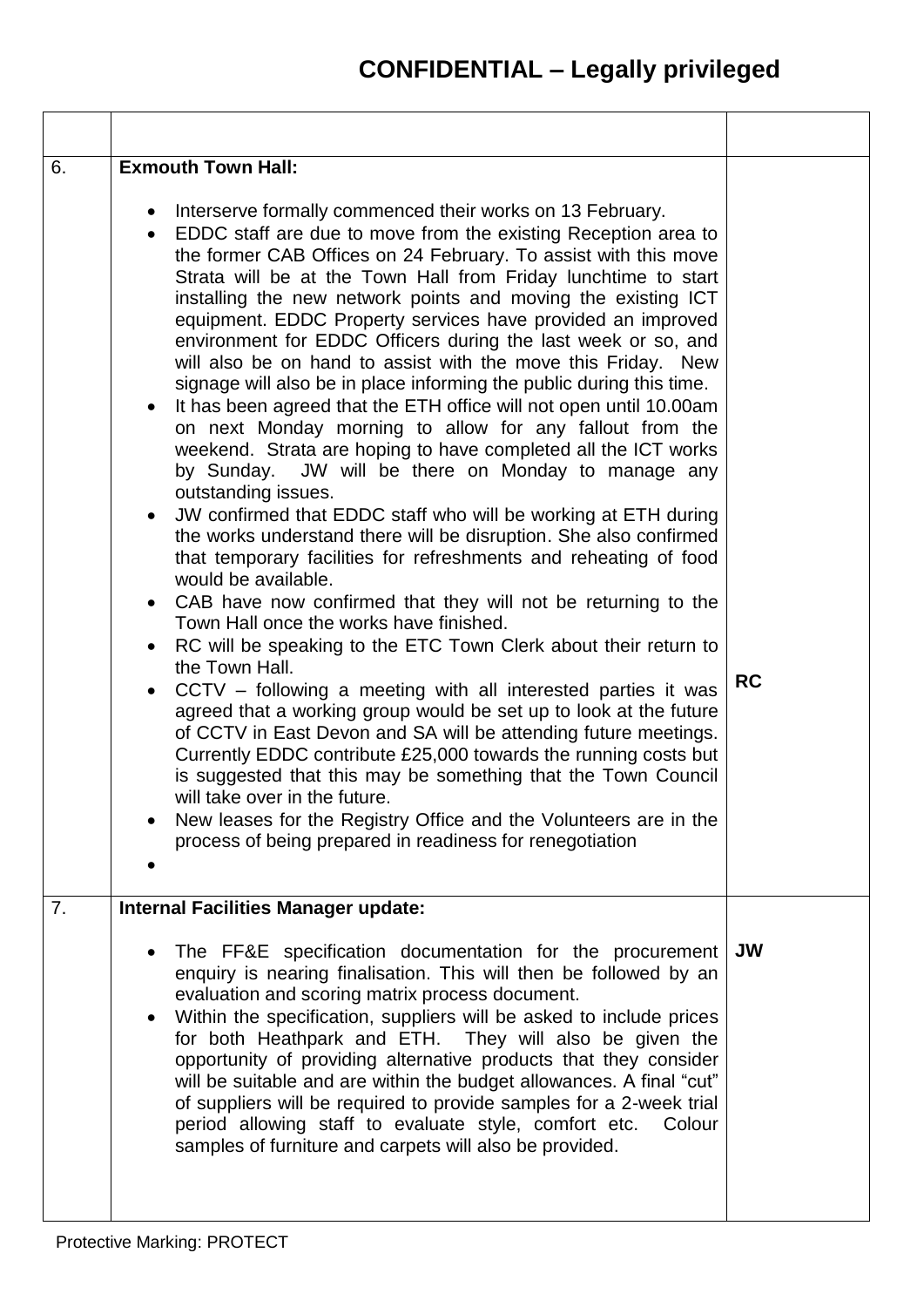| 8.  | <b>Pegasus Update:</b>                                                                                                                                                                                                                                                                                                                                                    |           |
|-----|---------------------------------------------------------------------------------------------------------------------------------------------------------------------------------------------------------------------------------------------------------------------------------------------------------------------------------------------------------------------------|-----------|
|     | • Following refusal of their planning application Pegasus are<br>meeting with the LPA to discuss and further understand the<br>issues surrounding the categorisation of C2 and C3 before<br>lodging any appeal. The conditional contract confirms that<br>PegasusLife have until 8 <sup>th</sup> June to lodge any appeal.<br>• RC to speak to Mick Marran for an update. | <b>RC</b> |
| 9.  | Knowle Parkland Transfer to Sidmouth Town Council:                                                                                                                                                                                                                                                                                                                        |           |
|     | No further update but RC to include in Cabinet report that positive<br>$\bullet$<br>commitment was received from the Town Council when the<br>transfer of the land was discussed.                                                                                                                                                                                         |           |
| 10. | <b>Finance Workstream matters:</b>                                                                                                                                                                                                                                                                                                                                        |           |
|     | Figures to be prepared for Cabinet Report but these will not be<br>$\bullet$<br>available until a response has been received from Grant<br>Thornton. SD to email GT for an update.<br>• Telephony costs being brought forward will also to be included in<br>report.<br>RC to give a verbal update at Cabinet briefing as to timing of<br>reports etc.                    | <b>SD</b> |
| 11. | <b>Legal Workstream:</b>                                                                                                                                                                                                                                                                                                                                                  |           |
|     | No further debate.                                                                                                                                                                                                                                                                                                                                                        |           |
| 12. | <b>HR/Internal &amp; External communications work stream:</b>                                                                                                                                                                                                                                                                                                             |           |
|     | Comms business is continuing as usual. JW to speak to Comms<br>$\bullet$<br>on a proposal for a photo competition called 'capturing the<br>working environment of the Knowle & Depot'. This is a proposal<br>for teams to take photos of their working area before any move<br>takes place.                                                                               | <b>JW</b> |
| 13. | Progress update re integration of Knowle and Manstone Depots<br>relocation:                                                                                                                                                                                                                                                                                               |           |
|     | Planning permission has now been obtained but no further work<br>will be undertaken until a decision is made on the Knowle.                                                                                                                                                                                                                                               |           |
| 14. | AOB:                                                                                                                                                                                                                                                                                                                                                                      |           |
|     | No further matters were identified.                                                                                                                                                                                                                                                                                                                                       |           |
| 15  | <b>Date of Next Meeting:</b>                                                                                                                                                                                                                                                                                                                                              |           |
|     | 21 March 2017 2.00pm in Richard's Room                                                                                                                                                                                                                                                                                                                                    |           |